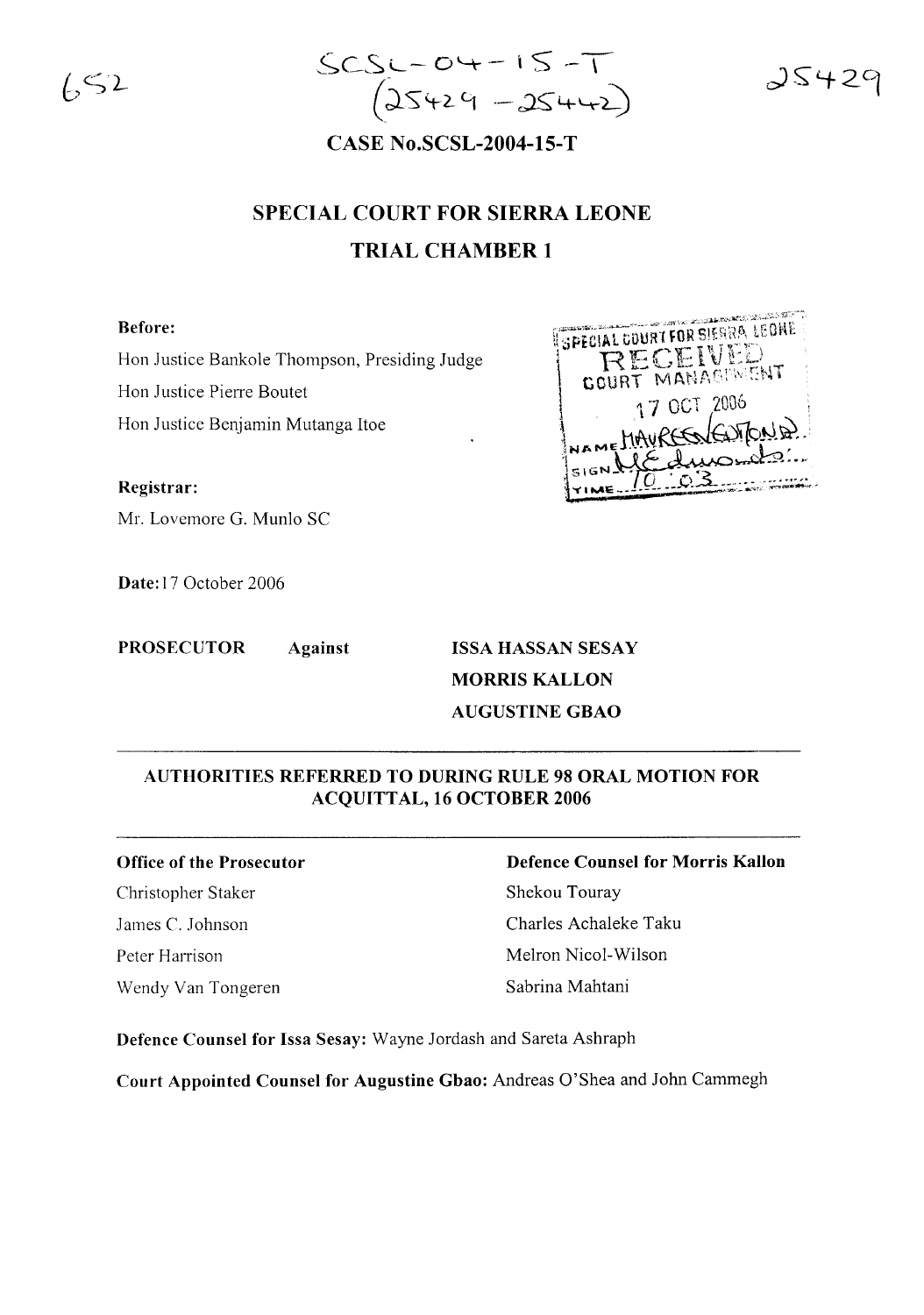## **AUTHORITIES REFERRED TO DURING RULE 98 ORAL MOTION FOR ACQUITTAL, 16 OCTOBER 2006**

*The Prosecutor v. Bagilishema,* ICTR, No. ICTR-95-1A-T, Judgment, 7 June 2001, para  $44 - 49$ 

*The Prosecutor v. Blaskic,* ICTY, No. IT-95-14-A, Judgment, 29 July 2004, para 62 - 63

*The Prosecutor v. Kamuhanda,* ICTR, No. ICTR-95-54A-T, Judgment, 22 January 2004, para 605 - 607

*The Prosecutor v. Mpambara,* ICTR, No. ICTR-01-65-T, Judgment, **11** September 2006, para 14

NB: The relevant sections of text have been filed in accordance with Article 7 Practice Direction on Filing Documents before the Special Court for Sierra Leone (Amended 10 June 2005) as the authorities are readily available on the internet and exceed 30 pages in length.

 $\mathbb{Z}/\mathbb{C}$ Shekou Touray<br>
Lead Counsel 1 Shekou Touray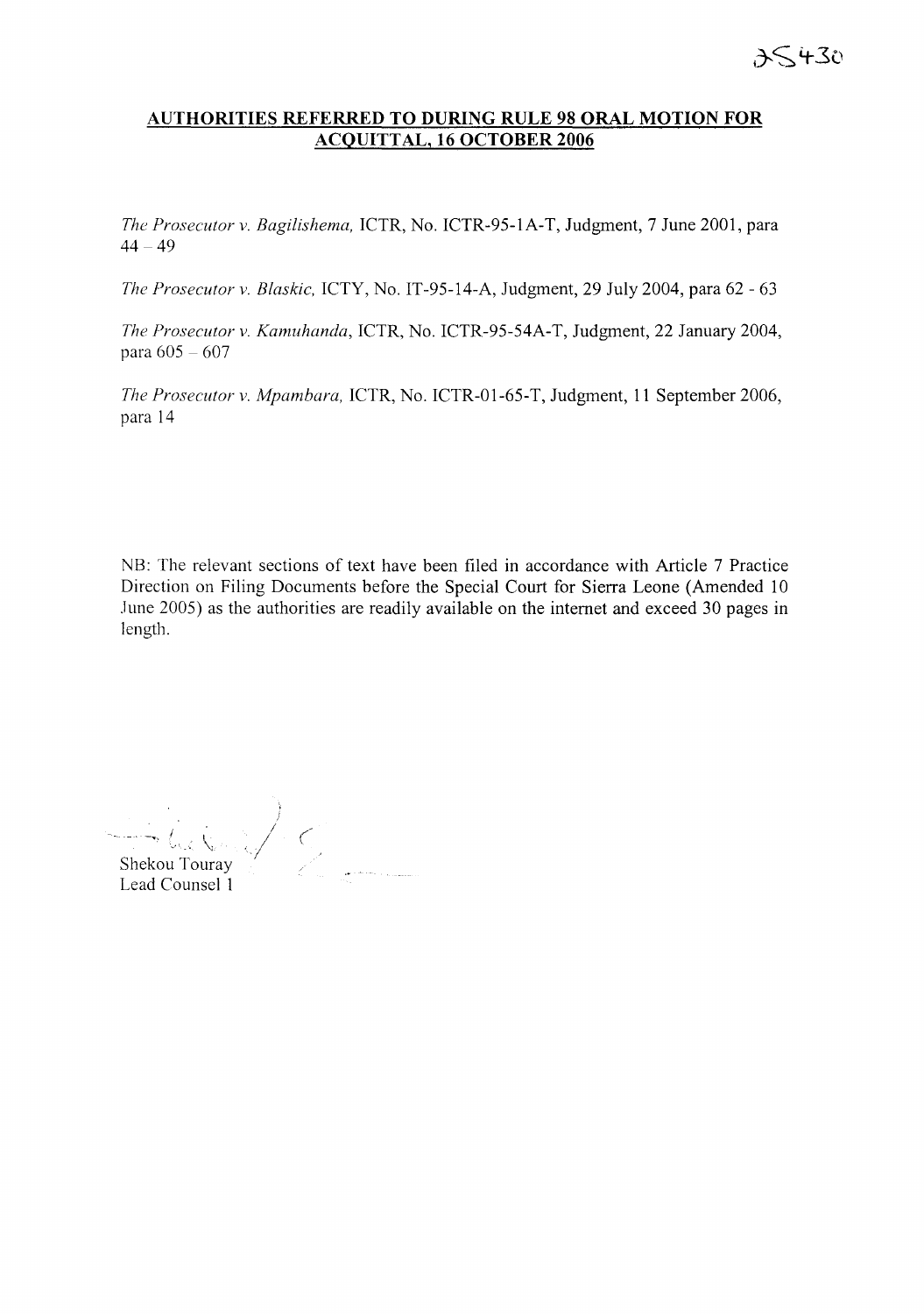$2543$ 



International Criminal Tribunal for Rwanda Tribunal pénal international pour le Rwanda

Original: English

1783

## TRIAL CHAMBER [

- Before: Judge Erik Mose, Presiding Judge Asoka de Z. Gunawardana Judge Mehmet Güney
- Registry: Mr Adama Dieng
- Decision of: 7 June 2001



## THE PROSECUTOR VERSUS IGNACE BAGILISHEMA

Case No. ICTR-95-1A-T

## JUDGEMENT

The Office of the Prosecutor:

Ms Anywar Adong Mr Charles Adeogun-Phillips Mr Wallace Kapaya Ms Boi-Tia Stevens

Counsel for the accused:

Mr François Roux Mr Maroufa Diabira Ms Héleyn Uñac Mr Wayne Jordash

 $\sum_{l=1}^{N}$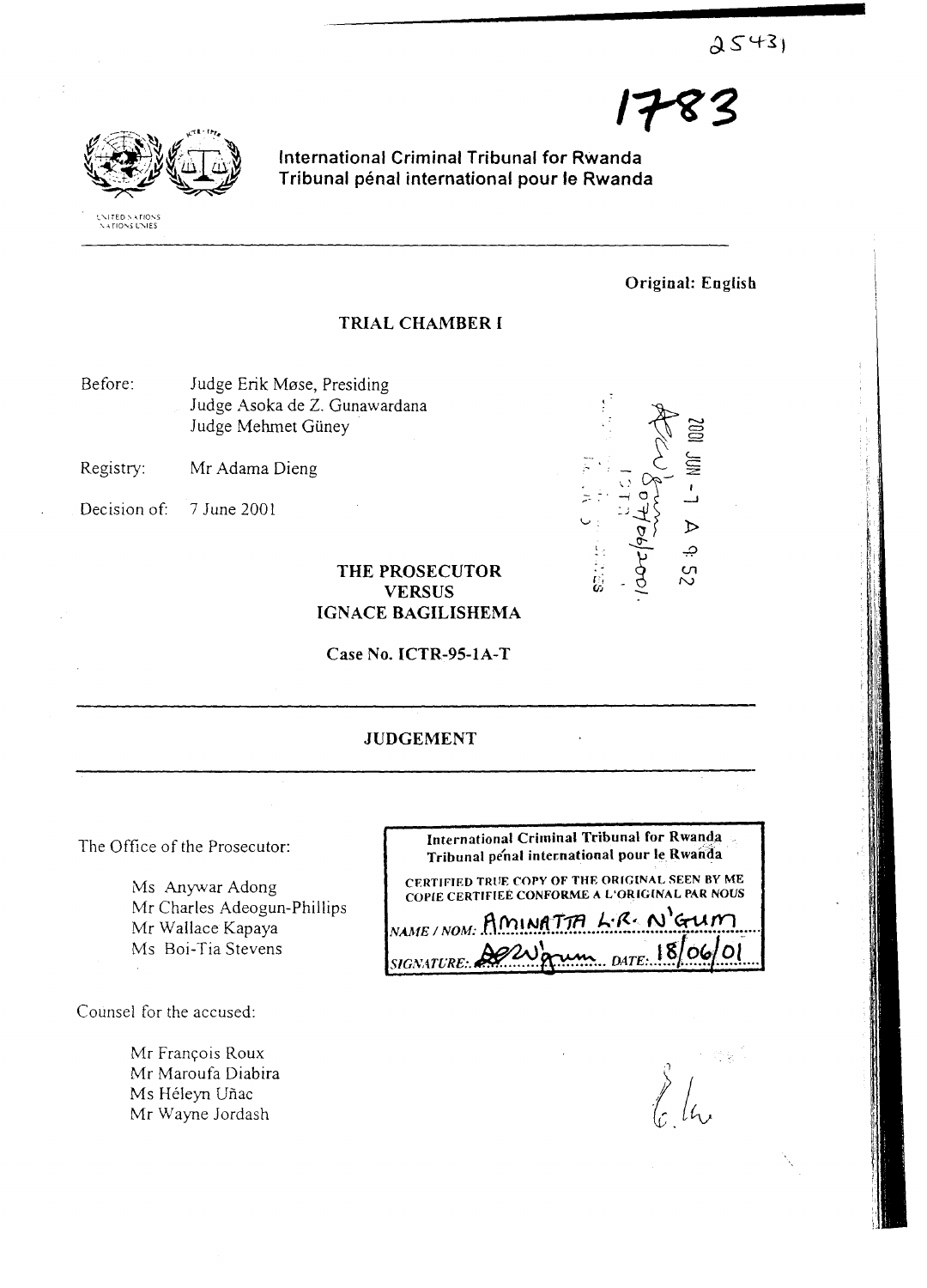,.

•

•

•

•

•

•

•

•

•

•,

ICTR-95-IA-T

 $1760$ 

., ;> /

## **1.2.2 Kno\ving or Having Reason to Know**

44. As to the *mens rea,* the standard that the doctrine of command responsibility establishes for superiors who fail to prevent or punish crimes committed by their subordinates is not one of strict liability. The U.S. Military Tribunal in the "High Command case" held:

"Criminality does not attach to every individual in this chain of command from that fact alone. There must be a personal dereliction. That can occur only where the act is directly traceable to him or where his failure to properly supervise his subordinates constitutes criminal negligence on his part."<sup>46</sup>

45. It follows that the essential element is not whether a superior had authority over a certain geographical area, but whether he or she had effective control over the individuals who committed the crimes, and whether he or she knew or had reason to know that the subordinates were committing or had committed a crime under the Statutes. Although an individual's command position may be a significant indicator that he or she knew about the crimes, such knowledge may not be presumed on the basis of his or her position alone.

46. It is the Chamber's view that a superior possesses or will be imputed the *mens rea* required to incur criminal liability where:

he or she had actual knowledge, established through direct or circumstantial evidence, that his or her subordinates were about to commit, were committing, or had committed, a crime under the Statutes; $^{47}$  or,

he or she had information which put him or her on notice of the risk of such offences by indicating the need for additional investigation in order to ascertain whether such

 $^{45}$  Ibid. para. 646.

*<sup>.+6</sup> USA* v. *Wilhelm von Leeb et al.,* in Trials of War Criminals, Vol. XI, pp. 543-544, [henceforth the *High Command* case].

<sup>.\7</sup> See *Celebici* (TC) paras. 384-386.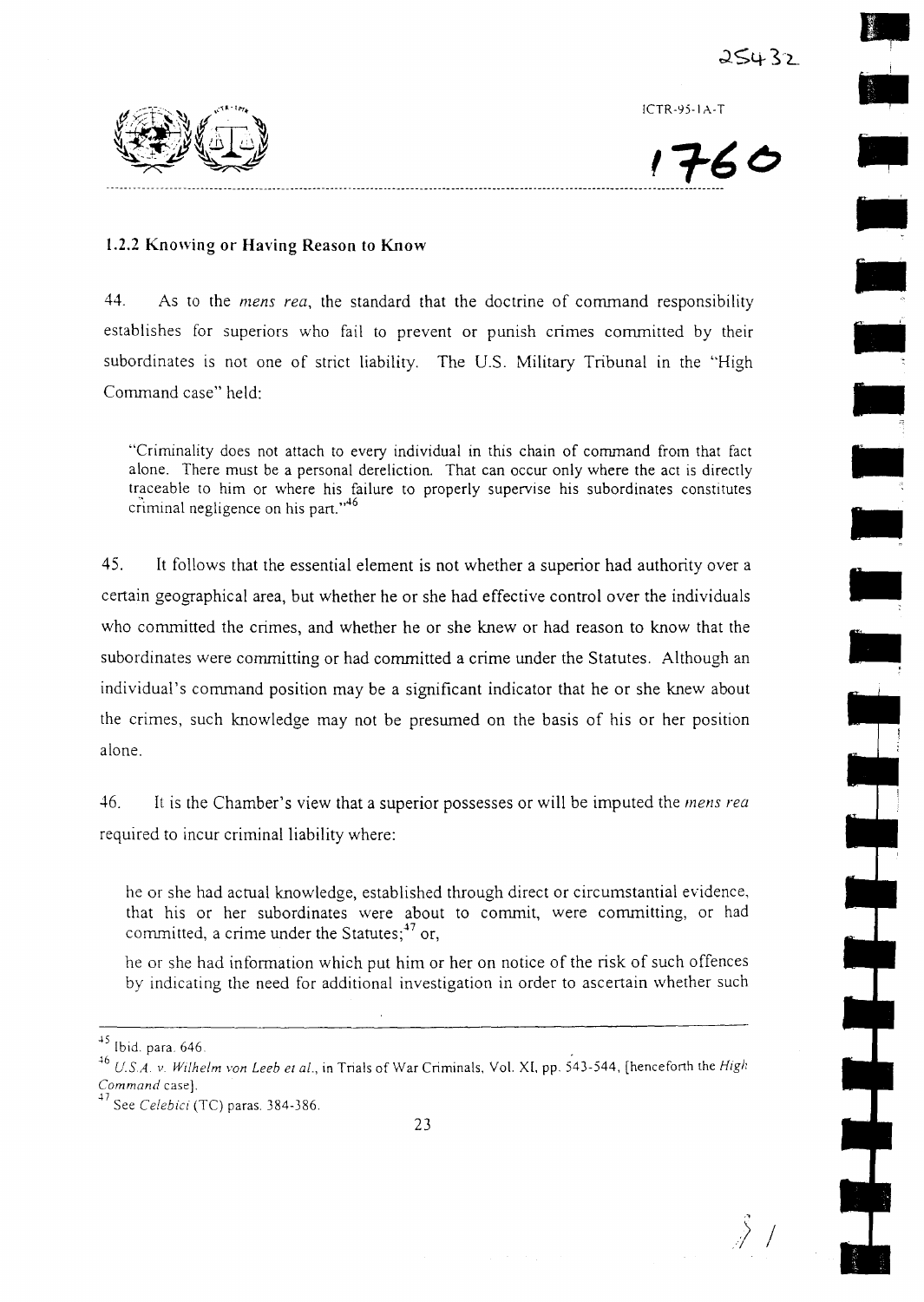ICTR-95-1.A-T

**17J"1**

 $\frac{1}{L^2}\int_{I_0}$ 



**•**

offences were about to be committed, were being committed, or had been committed, by subordinates:<sup>48</sup> or.

the absence of knowledge is the result of negligence in the discharge of the superior's duties; that is, where the superior failed to exercise the means available to him or her to learn of the offences, and under the circumstances he or she *should* have known.<sup>19</sup>

## 1.2.3 Failing to Prevent or Punish

47. Article 6(3) states that a superior is expected to take "necessary and reasonable measures" to prevent or punish crimes under the Statutes. The Chamber understands "necessary" to be those measures required to discharge the obligation to prevent or punish in the circumstances prevailing at the time; and, "reasonable" to be those measures which the commander was in a position to take in the circumstances.<sup>50</sup>

48. A superior may be held responsible for failing to take only such measures that were within his or her powers.<sup>51</sup> Indeed, it is the commander's degree of effective control  $-$  his or her material ability to control subordinates  $-$  which will guide the Chamber in determining whether he or she took reasonable measures to prevent, stop, or punish the subordinates' crimes. Such a material ability must not be considered abstractly, but must be evaluated on a case-by-case basis, considering all the circumstances.

49. In this connection, the Chamber notes that the obligation to prevent or punish does not provide the Accused with alternative options. For example, where the Accused knew or had reason to know that his or her subordinates were about to commit crimes and failed to prevent them, the Accused cannot make up for the failure to act by punishing the subordinates afterwards.<sup>52</sup>

<sup>-18</sup> Ibid. para. 390-393.

<sup>-19</sup> See *Blaskic* paras. 314-332; cf. *Aleksovski* (Te) para. 80.

<sup>50</sup> See *Blaskic* para. 333.

<sup>&</sup>lt;sup>51</sup> See *Celebici* (TC) para. 395.

<sup>52</sup> See *Blaskic* para. 336.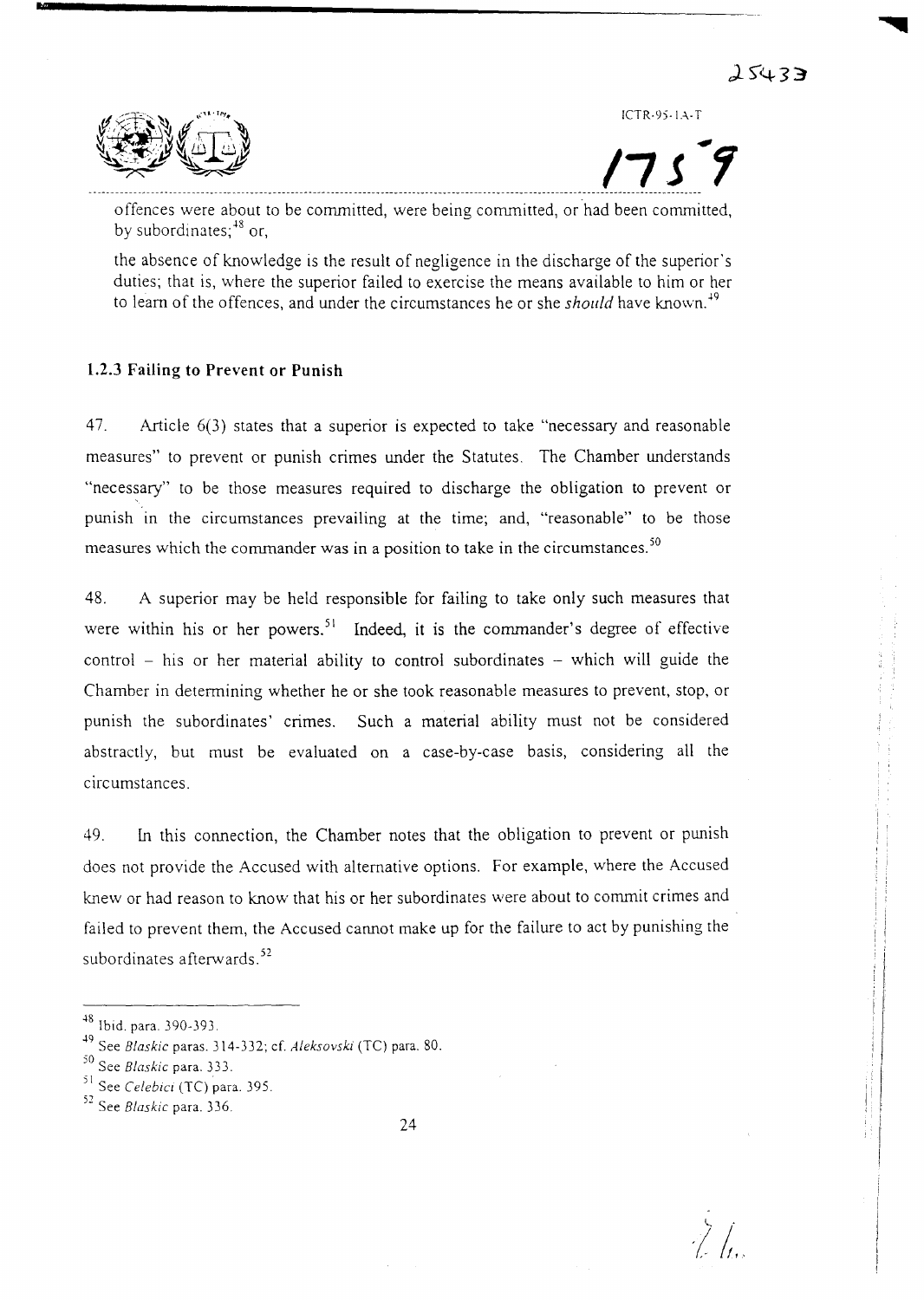## $25434$

## UNITED NATIONS

**•**

اب<br>ا

]

 $\vert$ 

J



International Tribunal for the Prosecution of Persons Responsible for Serious Violations of International Humanitarian Law Committed in the Territory of the Former Yugoslavia since 1991

| Case No.: | $IT-95-14-A$ |
|-----------|--------------|
| Date:     | 29 July 2004 |
| Original: | English      |

## IN THE APPEALS CHAMBER

Before:

Judge Fausto Pocar, Presiding Judge Florence Ndepele Mwachande Mumba Judge Mehmet Giiney Judge Wolfgang Schomburg Judge Inés Mónica Weinberg de Roca

Registrar:

Judgement of:

Mr. Hans Holthuis

29 July 2004

### PROSECUTOR

v.

TIHOMIR BLASKIC

## JUDGEMENT

The Office of the Prosecutor:

Mr. Norman Farrell Ms. Sonja Boelaert-Suominen Ms. Michelle Jarvis Ms. Marie-Ursula Kind Ms. Kelly Howick

## Counsel for the Appellant:

Mr. Anto Nobilo Mr. Russell Hayman

29 July 2004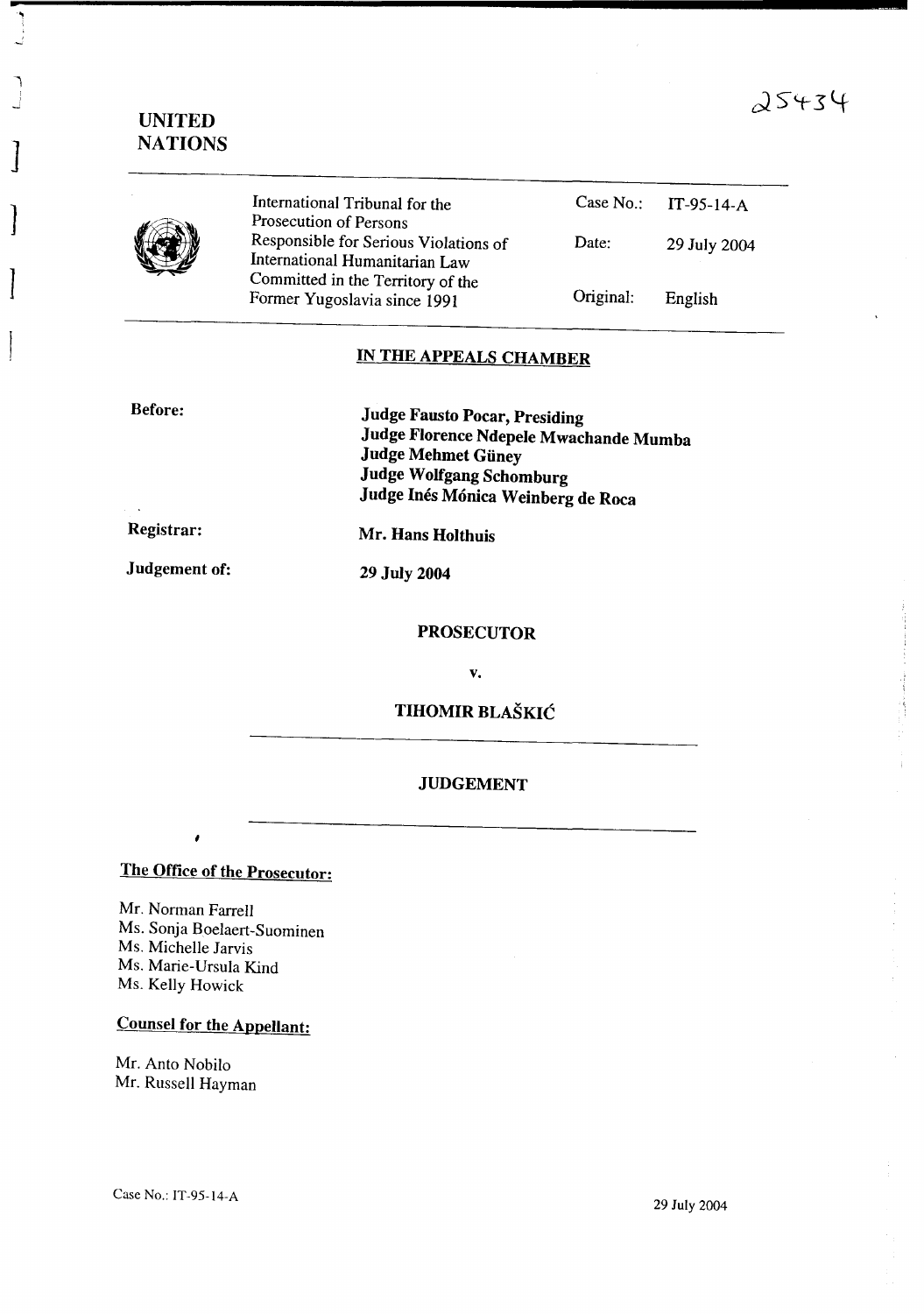]

]

]

]

]

 $\int$ 

]

]

م<br>[

L

 $\mid$ 

j ~.

purpose."<sup>113</sup> One of the duties of a commander is therefore to be informed of the behaviour of his subordinates.

62. The Appeals Chamber considers that the *CelebiCi* Appeal Judgement has settled the issue of the interpretation of the standard of "had reason to know." In that judgement, the Appeals Chamber stated that "a superior will be criminally responsible through the principles of superior responsibility *only* if *information was available to him* which would have put him on notice of offences committed by subordinates."<sup>114</sup> Further, the Appeals Chamber stated that "Inleglect of a duty to acquire such knowledge, however, does not feature in the provision [Article 7(3)] as a separate offence, and a superior is not therefore liable under the provision for such failures but only for failing to take necessary and reasonable measures to prevent or to punish. $115$  There is no reason for the Appeals Chamber to depart from that position.<sup>116</sup> The Trial Judgement's interpretation of the standard is not consistent with the jurisprudence of the Appeals Chamber in this regard and must be corrected accordingly.

63. As to the argument of the Appellant that the Trial Chamber based command responsibility on a theory of negligence, the Appeals Chamber recalls that the ICTR Appeals Chamber has on a previous occasion rejected criminal negligence as a basis of liability in the context of command responsibility, and that it stated that "it would be both unnecessary and unfair to hold an accused responsible under a head of responsibility which has not clearly been defined in international criminal law." $117$  It expressed that "[r]eferences to 'negligence' in the context of superior responsibility are likely to lead to confusion of thought...."<sup>118</sup> The Appeals Chamber expressly endorses this view.

22

<sup>112</sup> Trial Judgement, para. 332.

<sup>113</sup> Trial Judgement, para. 329 (quoting the *Commentary on the Additional Protocols of* 8 *June* 1977 *to the Geneva Conventions of* 12 *August* 1949 (Y. Sandoz et al. (eds.), ICRC, 1986), para. 3545).

<sup>&</sup>lt;sup>114</sup> *Celebići* Appeal Judgement, para. 241 (emphasis added) (footnote omitted). The standard as interpreted in the *CelebiCi* Appeal Judgement has been applied in the *Bagilishema* Appeal Judgement, para. 42, and in the *Kmojelac* Appeal Judgement, para. 151.

<sup>11</sup> *CelebiCi* Appeal Judgement, para. 226.

<sup>116</sup> *Aleksovski* Appeal Judgement, para. 107. The Appeals Chamber has previously stated in the *Aleksovski* Appeal Judgement that "a previous decision of the Chamber should be followed unless there are cogent reasons in the interests of justice for departing from it." *Aleksovski* Appeal Judgement, para. 128. Elaborating on this principle, the Appeals Chamber stated that: "[i]nstances of situations where cogent reasons in the interest of justice require a departure from a previous decision include cases where the previous decision has been decided on the basis of a wrong legal principle or cases where a previous decision has been given *per incuriam,* that is a judicial decision that has been "wrongly decided, usually because the judge or judges were ill-informed about the applicable law." *Aleksovski* Appeal Judgement, para. 108.

<sup>117</sup> *Bagilishema* Appeal Judgement, para. 34.

<sup>118</sup> *Bagilishema* Appeal Judgement, para. 35.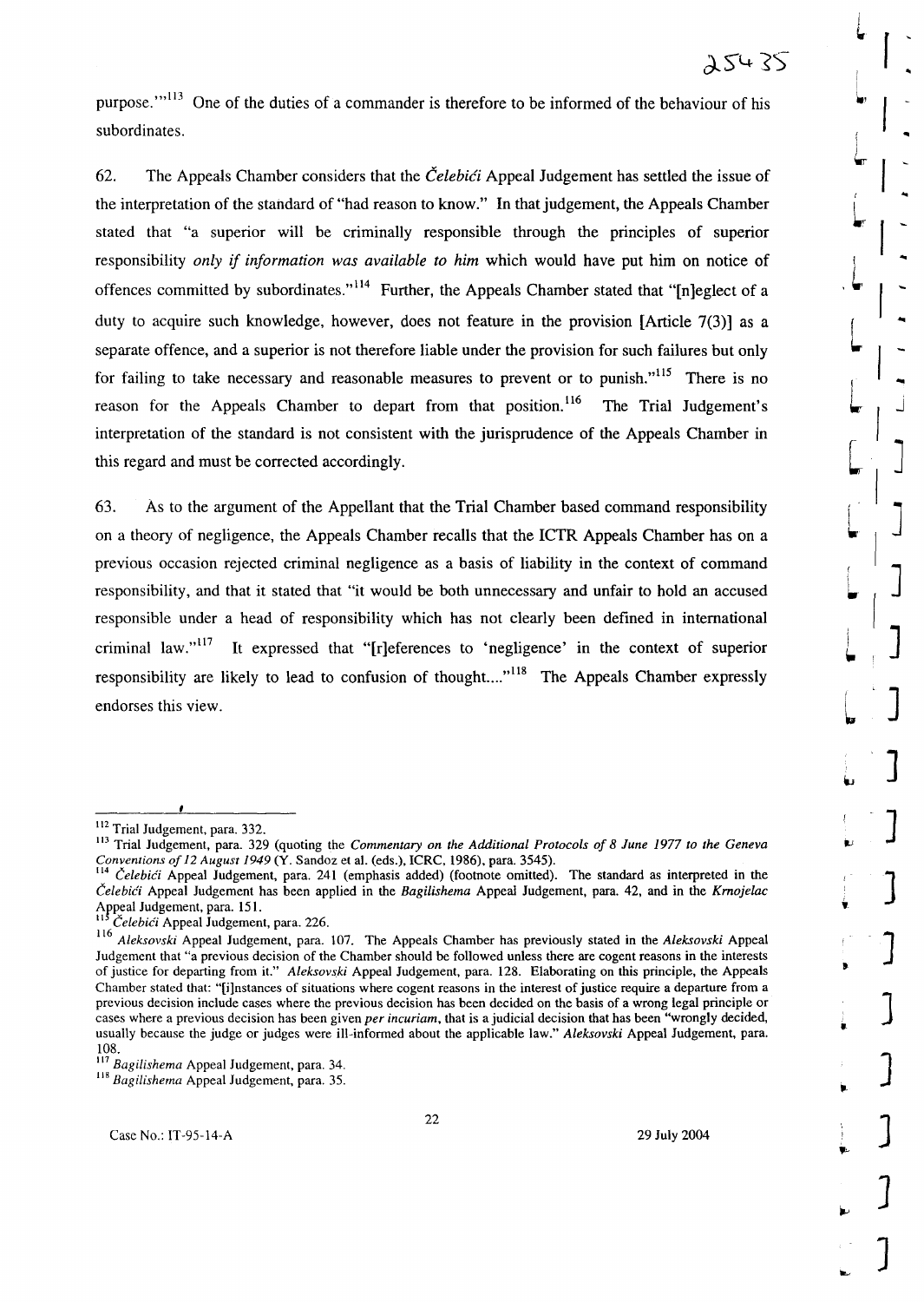**Before:**

Judge William H. Sekule, Presiding Judge Winston C. Matanzima Maqutu Judge Arlette Ramaroson

. Society exist performance and

**Registrar:** Adama Dieng

**Date:** 22 January 2004

**The PROSECUTOR v. Jean de Dieu KAMUHANDA**

 $\tau_{\rm{max}}$  is indifficible  $\tau$  to denote

.<br>National construction of survey and accommendate consisting

rge is a comparationalize

*Case No. ICTR-95-54A-T*

 $25436$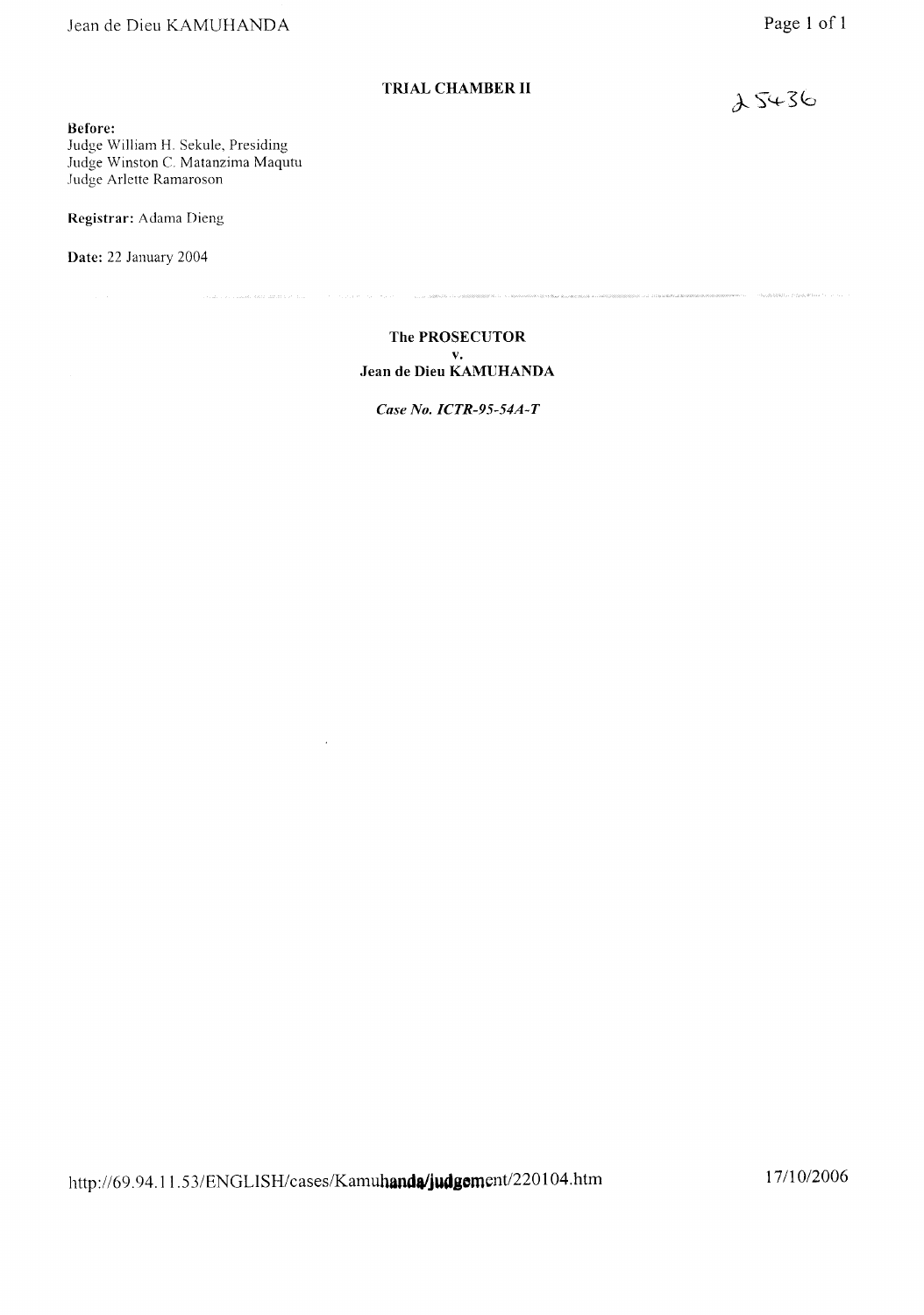PART IV - LEGAL FINDINGS

574. In the present Part, the Chamber will present its legal findings based on the factual findings made above in Part II and III.

575 The Indictment states that:

The Prosecutor of the International Criminal Tribunal for Rwanda, pursuant to the authority stipulated in Article 17 of the Statute of the International Criminal Tribunal for Rwanda ('the Statute of the Tribunal') charges:

## JEAN DE DIEU KAMUHANDA

With CONSPIRACY TO COMMIT GENOCIDE; GENOCIDE, or alternatively COMPLICITY IN GENOCIDE; CRIMES AGAINST HUMANITY, and VIOLATIONS OF ARTICLE 3 COMMON TO THE GENEVA CONVENTIONS AND ADDITIONAL PROTOCOL II, offences stipulated in Articles 2, 3 and 4 of the Statute ofthe Tribunal. A. Admitted Facts

576. The Accused has admitted that:

Between I January 1994 and 17 July 1994, Rwanda was a state party to the Genocide Convention (1948) having acceded to it on 16 April 1975.

The victims referred to in this document were protected persons, according to the provisions of Articles 3 common to Geneva conventions and additional protocol.

B. Cumulative Convictions

577. In almost every case tried before this Tribunal, the issue has arisen as to whether or not the accused may be convicted of multiple offences based on the same facts. In Musema, this Tribunal's Appeals Chamber finally had an opportunity to pronounce itself on the matter. This issue as it arose in that case was whether it was permissible to convict the prisoner of both genocide and extermination (as a Crime against Humanity) based on the same facts. Approving and adopting the applicable test as it was enunciated in the ICTY Appeals Chamber's case of Delalic et al. (the "Celebici Case"), the ICTR Appeals Chamber in Musema held that it was permissible so to convict the prisoner.

578. In the Celebici Case, the relevant test was set out as follows:

Having considered the different approaches expressed on this issue both within this Tribunal and other jurisdictions, this Appeals Chamber holds that reasons of fairness to the accused and the consideration that only distinct crimes may justify multiple convictions, lead to the conclusion that multiple criminal convictions entered under different statutory provisions but based on the same conduct are permissible only if each statutory provision involved has a materially distinct element not contained in the other. An element is materially distinct from another if it requires proof of a fact not required by the other. Where this test is not met, the Chamber must decide in relation to which offence it will enter a conviction. This should be done on the basis of the principle that the conviction under the more specific provision should be upheld. Thus, if a set of facts is regulated by two provisions, one of which contains an additional materially distinct element, then a conviction should be entered only under that provision.

579. In the Musema Case, the ICTR Appeals Chamber also noted:

In the Jelisic Appeal Judgment, ICTY Appeals Chamber adopted the reasoning it had followed in the Celebici case, and held that the multiple convictions entered under Article 3 and Article 5 of ICTY Statute are permissible because each Article contained a distinct element requiring proof of a fact not required by the other Article.

580. Having reviewed these ICTY cases, the Appeals Chamber in Musema approved the test therein as one that "reflects general, objective criteria enabling a Chamber to determine when it may enter or affirm multiple convictions based on the same acts" and then confirmed the test as "the test to be applied with respect to multiple convictions arising under ICTR Statute. "

581. Concerning the elements of the offences to be considered in the application of this test, the ICTR Appeals Chamber said: The Appeals Chamber further endorses the approach of the Celebici Appeal Judgment, with regard to the elements of the offences to be taken into consideration in the application ofthis test. In applying this test, all the legal elements ofthe offences, including those contained in the provisions' introductory paragraphs, must be taken into account.

582. Applying the foregoing analysis to the issue in the Musema Case, the Appeals Chamber held as follows: Applying the provisions of the test articulated above, the first issue is whether a given statutory provision has a materially distinct element not contained in the other provision, an element being regarded as materially distinct from another if it requires proof of a fact not required by the other.

Genocide requires proof of an intent to destroy, in whole or in part, a national, ethnical, racial or religious group; this is not required by extermination as a Crime against Humanity. Extermination as a Crime against Humanity requires proofthat the crime was committed as a part of a widespread or systematic attack against a civilian population, which proof is not required in the case of genocide.

As a result, the applicable test with respect to double convictions for genocide and extermination as a Crime against Humanity is satisfied; these convictions are permissible. Accordingly, Musema's ground of appeal on this point is dismissed. 583. In deciding the issue as it did on that occasion, however, the Appeals Chamber declined to pronounce itself on the question of whether multiple convictions under different Articles of the Statute are always permitted.

584. The Chamber considers that in the present case there is no need to pronounce on the same question, especially as the Chamber has not been invited to do so by the Parties,

C. Criminal Responsibility

I. Indictment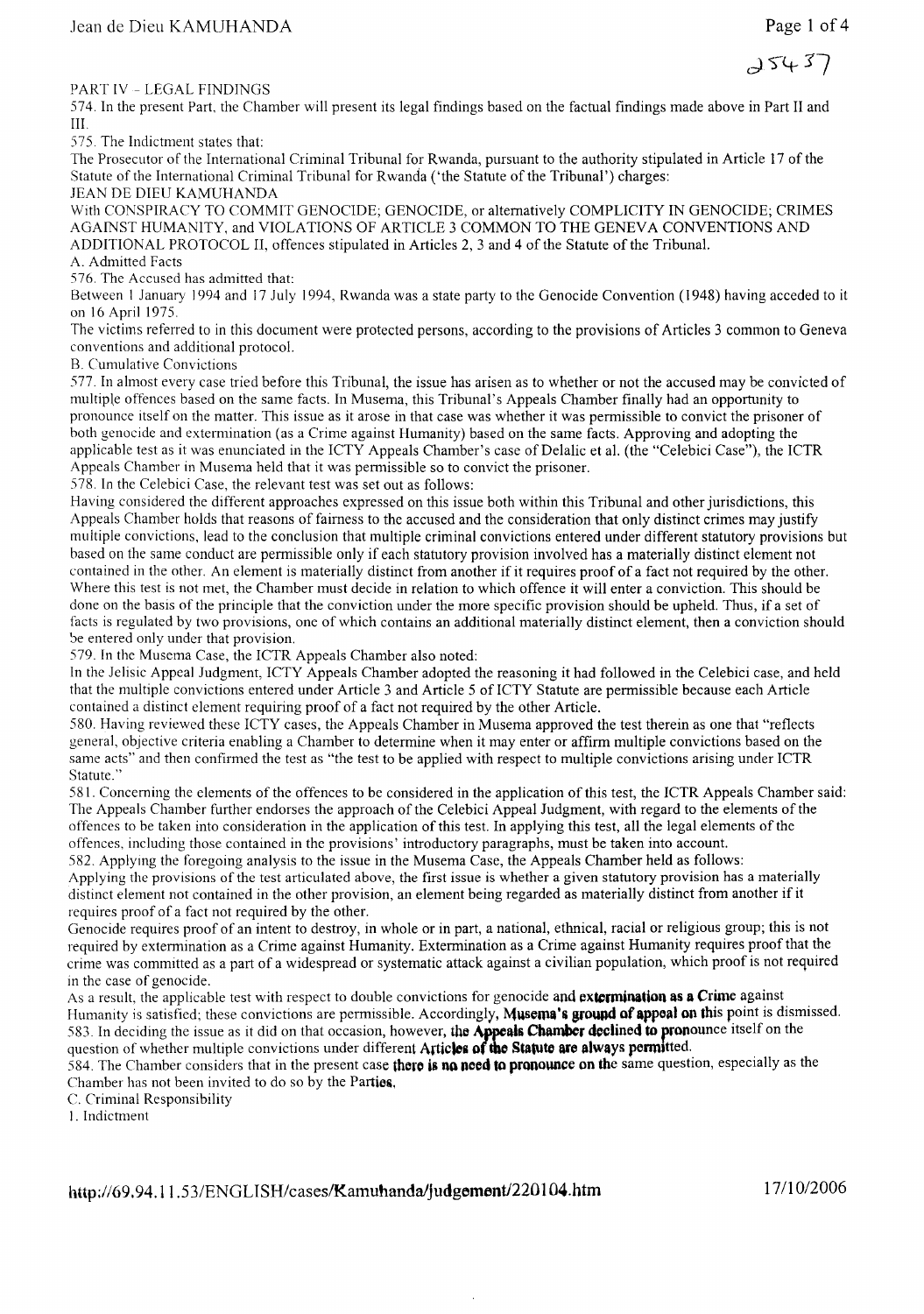d5lt *S:Y*

585. The Indictment alleges that the Accused is criminally responsible on the basis of Article 6 of the Statute for the crimes described in the Counts below.

2. The Statute

586. The Article 6 of the Statute on Individual Criminal Responsibility reads:

I. A person who planned, instigated, ordered, committed or otherwise aided and abetted in the planning, preparation or execution of a crime referred to in Articles 2 to 4 of the present Statute, shall be individually responsible for the crime. 2. The official position of any accused person, whether as Head of state or government or as a responsible government official, shall not relieve such person of criminal responsibility nor mitigate punishment.

3. The fact that any of the acts referred to in Articles 2 to 4 of the present Statute was committed by a subordinate does not ,'elieve his or her superior of criminal responsibility if he or she knew or had reason to know that the subordinate was about to commit such acts or had done so and the superior failed to take the necessary and reasonable measures to prevent such acts or to punish the perpetrators thereof.

4. The fact that an accused person acted pursuant to an order of a government or of a superior shall not relieve him or her of criminal responsibility, but may be considered in mitigation of punishment ifthe International Tribunal for Rwanda determines that justice so requires.

3. Jurisprudence

a. Responsibility under Article 6.1 of the Statute

587. Article 6(1) addresses criminal responsibility for unlawful conduct of an accused and is applicable to all three categories of crimes: genocide and derivative crimes; Crimes against Humanity; and violations of Article 3 Common to the Geneva Conventions and Additional Protocol II.

588. Article 6( 1) reflects the principle that criminal responsibility for any crime in the Statute is incurred not only by individuals who physically commit that crime, but also by individuals who participate in and contribute to the commission of a crime in other ways, ranging from its initial planning to its execution, as specified in the five categories of acts in this Article: planning, instigating, ordering, committing, or aiding and abetting.

589. Pursuant to Article 6( I), an individual's participation in the planning or preparation of an offence within the Tribunal's jurisdiction will give rise to criminal responsibility only if the criminal act is actually committed. Accordingly, crimes which are attempted but not consummated are not punishable, except for the crime of genocide, pursuant to Article  $2(3)(b)$ ,(c) and (d) of the Statute.

590. Jurisprudence has established that for an accused to incur criminal responsibility, pursuant to Article 6(1), it must be shown that his or her participation has substantially contributed to, or has had a substantial effect on, the completion of a crime under the Statute.

591. The elements of the crimes of genocide, Crimes against Humanity, and violations of Article 3 common to the Geneva Conventions and Additional Protocol II, articulated in Articles 2 to 4 of the Statute, are inherent in the five forms of criminal participation enumerated in Article 6(1), for which an individual may incur criminal responsibility. These five forms of participation are discussed below.

o Forms of Participation

(i) Planning

592. "Planning", implies that one or more persons contemplate a design for the commission of a crime at both the preparatory and execution phases. The existence of a plan may be demonstrated through circumstantial evidence. In Bagilishema, it was held that the level of participation in planning to commit a crime must be substantial, such as the actual formulation of a plan or the endorsement of a plan proposed by another individual.

(ii) Instigating

593. "Instigating", involves prompting another person to commit an offence, and needs not be direct or public. Both positive acts and omissions may constitute instigation. Instigation is punishable on proof of a causal connection between the instigation and the commission of the crime.

(iii) Ordering

594. "Ordering", implies a situation in which an individual with a position of authority uses such authority to impel another, who is subject to that authority, to commit an offence. No formal superior-subordinate relationship is required for a finding of "ordering" so long as it is demonstrated that the accused possessed the authority to order. The position of authority of the person who gave an order may be inferred from the fact that the order was obeyed.

(iv) Committing

595. To "commit" a crime usually means to perpetrate or execute the crime by oneself or to omit to fulfil a legal **obligation in** a manner punishable by penal law. In this sense, there may be one or more perpetrators in relation to the same crime where the conduct of each perpetrator satisfies the requisite elements of the substantive offence.

(v) Aiding and Abetting in the Planning, Preparation, or Execution of an Offence

596. "Aiding and abetting" relate to discrete legal concepts. "Aiding" signifies providing assistance to another in the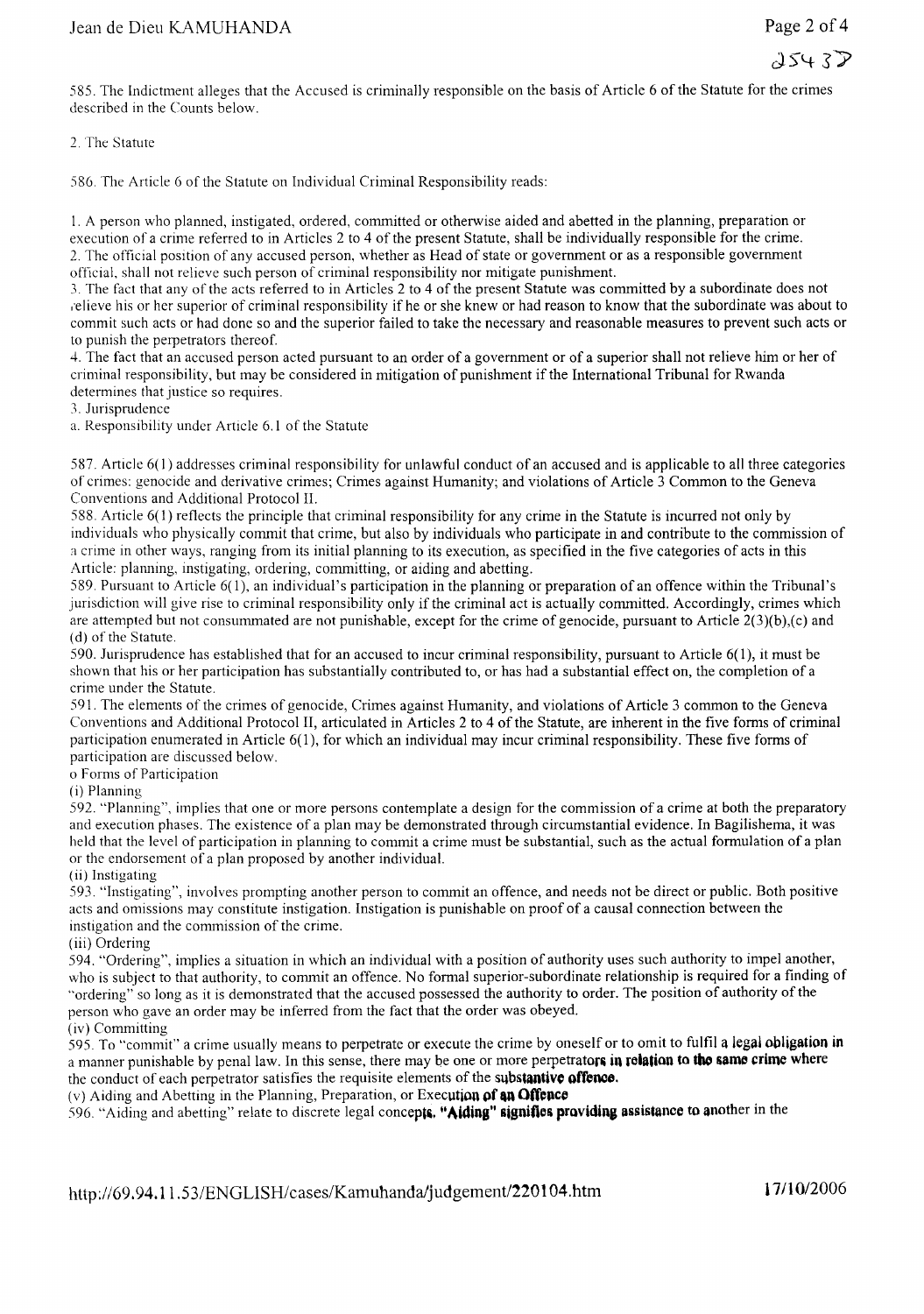$72434$ 

commission of a crime. "Abetting" signifies facilitating, encouraging, advising or instigating the commission of a crime. Legal usage, including that in the Statute and case law of the ICTR and the ICTY, often inter-links the two terms and treats them as a broad singular legal concept.

597. "Aiding and abetting", pursuant to the jurisprudence of the ad hoc Tribunals, relates to acts of assistance that intentionally provide encouragement or support to the commission of a crime. The act of assistance may consist of an act or an omission, and it may occur before, during or after the act of the actual perpetrator. The contribution of an aider and abetter before or during the fact may take the form of practical assistance, encouragement or moral support, which has a substantial effect on the accomplishment of the substantive offence. Such acts of assistance before or during the fact need not have actually caused the consummation of the crime by the actual perpetrator, but must have had a substantial effect on the commission of the crime by the actual perpetrator. o Mens Rea

598. To be held criminally culpable of a crime, the perpetrator must possess the requisite mens rea for that underlying crime. 599. For purposes of accomplice liability, the mens rea requirement will be fulfilled where an individual acts with the knowledge that his or her act(s) assist in the commission of the crime by the actual perpetrator(s). While the accused need not know the precise offence being committed by the actual perpetrator(s), the accused must be aware of the essential elements of the crime, and must be seen to have acted with awareness that he or she thereby supported the commission of the crime. 600. An accused's position ofsuperior authority, in and of itself, does not suffice to conclude that the accused, by his or her mere presence at the scene of the crime, encouraged or supported the offence. The presence of the accused at the crime site, however, may be perceived as a significant indicium of his or her encouragement or support. The requisite mens rea may be established from an assessment ofthe circumstances, including the accused's prior and similar behaviour, failure to punish or verbal encouragement.

b. Responsibility Under Article 6(3) of the Statute

60 I. Article 6( 3) of the ICTR Statute addresses the criminal responsibility of a superior by virtue of his or her knowledge of the acts and omissions of subordinates and for failure to prevent, discipline, or punish the criminal acts of his or her subordinates in the preparation and execution of the crimes charged. The principle of superior responsibility, which derives ;rom the principle of individual criminal responsibility as applied in the Nuremberg and Tokyo trials, was subsequently codified in Article 86 of the Additional Protocol I to the Geneva Conventions in 1977. Article 6(3) ofthe Statute, which is applicable to genocide, Crimes against Humanity, and serious violations of Article 3 Common to the Geneva Conventions and Additional Protocol II, provides as follows:

The fact that any of the acts referred to in Articles 2 to 4 of the present Statute was committed by a subordinate does not relieve his or her superior of criminal responsibility ifhe or she knew or had reason to know that the subordinate was about to commit such acts or had done so and the superior failed to take the necessary and reasonable measures to prevent such acts or to punish the perpetrators thereof.

602. The jurisprudence of both the ICTR and the ICTY has recognised that a civilian or a military superior, with or without official status, may be held criminally responsible for offences committed by subordinates who are under his or her effective control. The chain of command between a superior and subordinates may be either direct or indirect.

603. The following three concurrent conditions must be satisfied before a superior may be held criminally responsible for the acts of his or her subordinates:

(i) There existed a superior-subordinate relationship between the person against whom the charge is directed and the perpetrators of the offence;

(ii) The superior knew or had reason to know that the criminal act was about to be or had been committed; and

(iii) The superior failed to exercise effective control to prevent the criminal act or to punish the perpetrators thereof. o Existence of a Superior-Subordinate Relationship

604. The test for assessing a superior-subordinate relationship, pursuant to Article 6(3), is the existence of a de jure or de facto hierarchical chain of authority, where the accused exercised effective control over his or her subordinates as of the time of the commission of the offence. The cognisable relationship is not restricted to military hierarchies, but may apply to civilian authorities as well.

605. By effective control, it is meant that the superior, whether a military commander or a civilian leader, must have possessed the material ability, either de jure or de facto, to prevent or to punish offences committed by subordinates. The test to assess a superior-subordinate relationship, in the words of the Appeals Chamber in Bagilishema, is:

[...]whether the accused exercised effective control over his or her subordinates; this is not limited to asking whether he or she had de jure authority. The ICTY Appeals Chamber held in the Celebici Appeal Judgment that '[a]s long as a superior has effective control over subordinates, to the extent that he can prevent them **from commutting** crimes or punish them after they committed the crimes, he would be held responsible for the commission of the crimes if he failed to exercise such abilities of control.

o Mens Rea Requirement that the Superior Knew or Had Reason to **Know**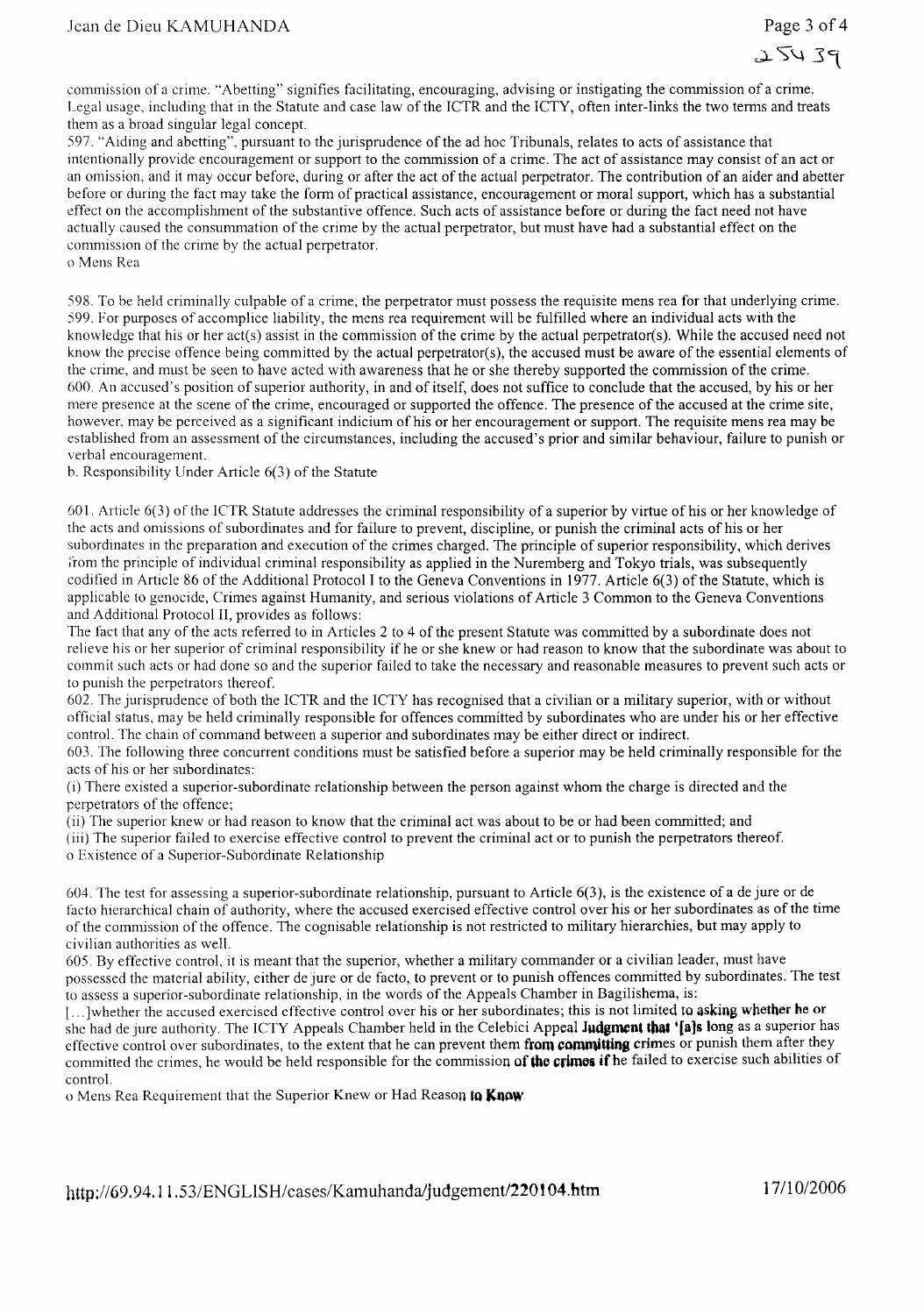606. To hold a superior responsible for the criminal conduct of subordinates, the Chamber must be satisfied that the superior possessed the requisite mens rea, namely, that he or she knew or had reason to know of such conduct.

607. A superior in a chain of hierarchical command with authority over a given geographical area will not be held strictly liable for subordinates' crimes. While an individual's hierarchical position may be a significant indicium that he or she knew or had reason to know about subordinates' criminal acts, knowledge will not be presumed from status alone.

608. A superior is under a duty to act where he or she knew or had reason to know that subordinates had committed or were about to commit offences covered by Articles 2, 3, and 4 of the Statute.

609. In accordance with current jurisprudence related to Article 6(3), a superior will be has found to possess, or will be imputed with, the requisite mens rea sufficient to incur criminal liability, where, after weighing a number of indicia, the Chamber is satisfied that (I) the superior had actual knowledge, established through direct or circumstantial evidence, that his or her subordinates were committing or were about to commit, or had committed, an offence under the jurisdiction of the Statute. or, (2) information was available to the superior which would have put him or her on notice of offences committed by subordinates.

o Effective Control of Subordinates to Prevent or Punish Their Criminal Acts

610. Where it is demonstrated that an individual is a superior, pursuant to Article  $6(3)$ , with the requisite knowledge, then he or she will incur criminal responsibility only for failure to take "necessary and reasonable measures" to prevent or punish crimes subject to the Tribunal's jurisdiction committed by subordinates. Such measures have been described as those within the "material possibility" of the superior, even though the superior lacked the "formal legal competence" to take these measures. Thus a superior has a duty to act in those circumstances in which he or she has effective control over subordinates, and the extent of an individual's effective control, under the circumstances, will guide the assessment of whether he or she took reasonable measures to prevent, stop, or punish a subordinate's crimes. 4. Findings

611. Thc Chamber finds that no specific evidence has been brought to it as regards the nature of the relationship between the Accused and the attackers of the Gikomero Parish Compound. There has been no clear evidence presented by the Prosecution that the Accuscd had a superior-subordinate relationship with these attackers nor that he maintained effective control over them during the period relevant to the Indictment.

612. This finding is not inconsistent with the Chamber's earlier finding that the Accused was in a position of authority over the attackers, for purposes of his responsibility under Article 6(1) for ordering the attack at the Gikomero Parish Compound. The finding of a position of authority for purposes of "ordering" under Article 6(1) is not synonymous with the presence of "effective control" for purposes ofresponsibility under Article 6(3). It is settled that the two provisions are distinct: and, in our view, so are the considerations for responsibility under them.

613. Therefore the Chamber does not find that the Accused can bear criminal responsibility as a superior under article 6(3) of the Statute for the crimes that occurred in Kigali-Rural prefecture between 1 January 1994 and July 1994.

614. The Chamber will consider the elements of the individual criminal responsibility of the Accused under the Article 6( I) of the Statute in the relevant sections below in relation with each count of the Indictment.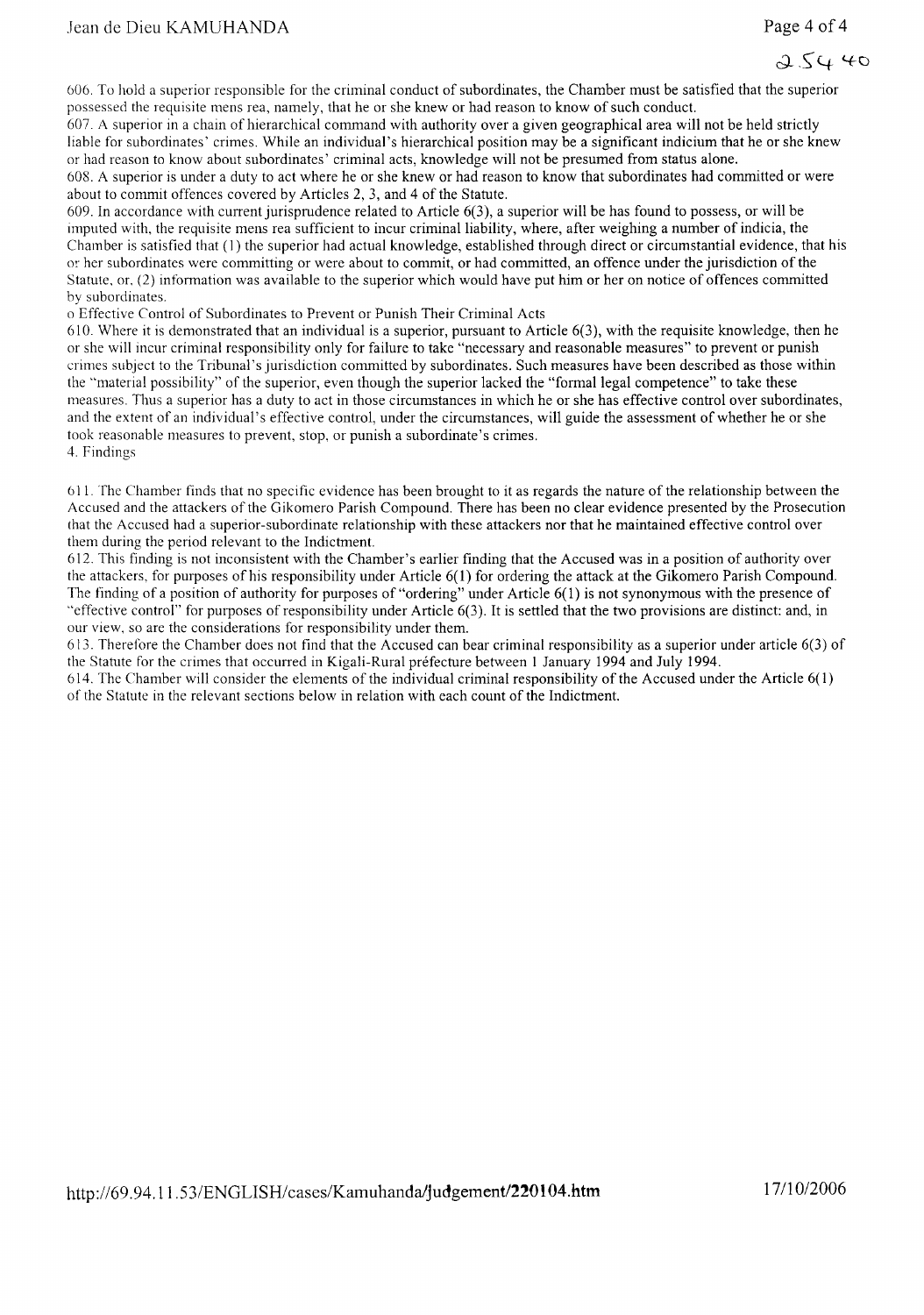

.<br>الله: <sub>الله</sub>: المعر

International Criminal Tribunal for Rwanda Tribunal pénal international pour le Rwanda

## ORIGINAL: ENGLISH

## TRIAL CHAMBER I

Before: Judge Jai Ram Reddy, presiding Judge Sergei Alekseevich Egorov Judge Flavia Lattanzi

Registrar: Adama Dieng

Date: 11 September 2006

## THE PROSECUTOR

v.

Jean MPAMBARA

*Case No. ICTR-Ol-65-T*

## JUDGEMENT

The Prosecution

Richard Karegyesa Andra Mobberly Didace Nyirinkwaya Gusman Jammeh

## The Defence

Arthur Vercken Vincent Courcelle-Labrousse